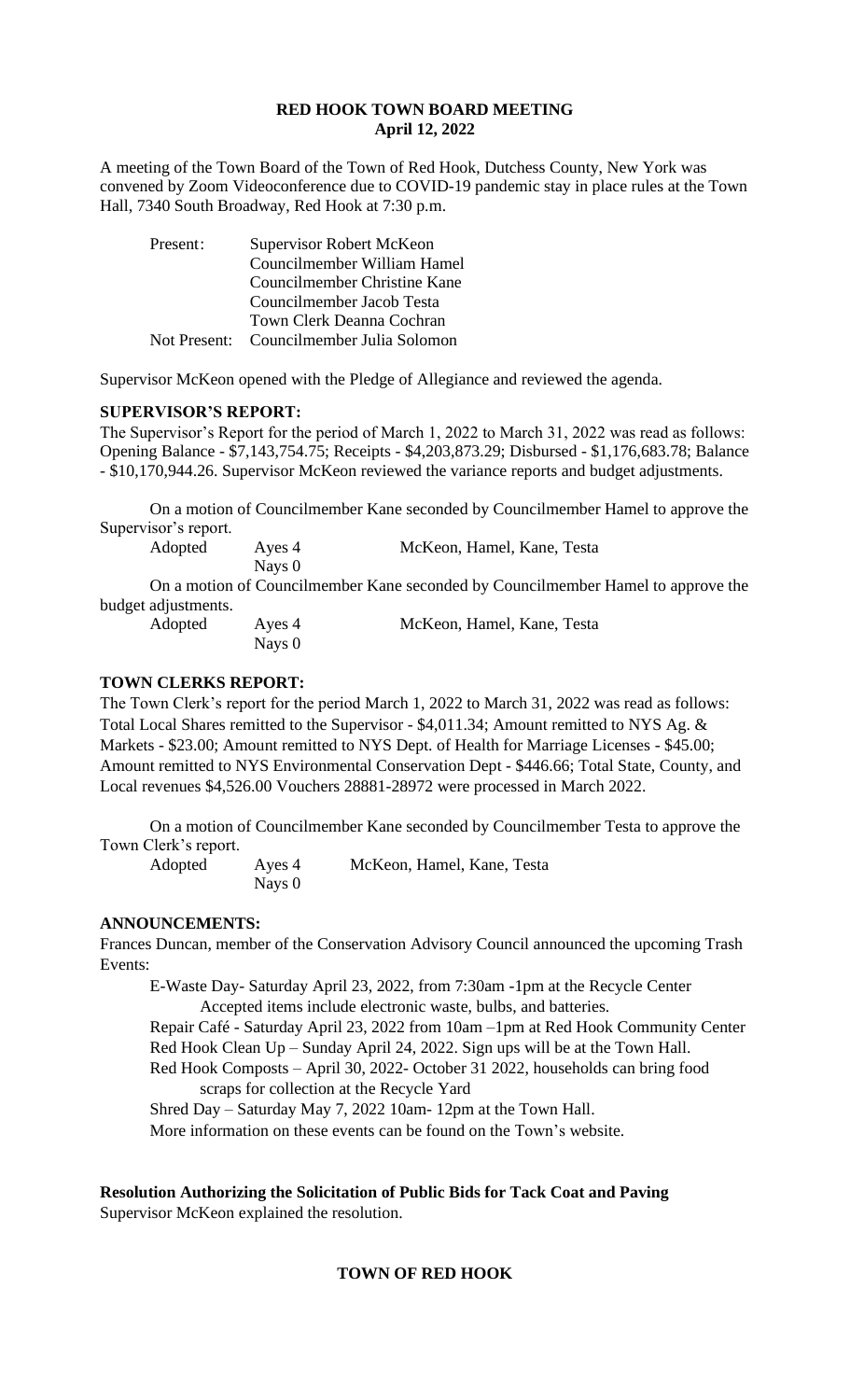### **RESOLUTION NO. 15 DATED: APRIL 12, 2022**

#### **RESOLUTION AUTHORIZING THE SOLICITATION OF PUBLIC BIDS FOR TACK COAT AND PAVING OF MANOR ROAD, NORTH DRIVE, TROW BOULEVARD, COLONIAL DRIVE AND MEADOW DRIVE**

**WHEREAS,** the Town of Red Hook has requested that the Town proceed with advertising for requests for bids for the tack coat and paving of Manor Road, North Drive, Trow Boulevard, Colonial Drive and Meadow Drive for the Town of Red Hook in accordance with the specifications on file with the Town Clerk;

**NOW THEREFORE, BE IT RESOLVED,** that the Town Board of the Town of Red Hook does hereby authorize and direct the solicitation of bids for the 2022 Paving Project substantially in accordance with the specifications on file with the Town Clerk, with bids to be received until 2:00 p.m. on May 3, 2022 or such later time and date as determined by the Highway Superintendent upon consultation with the Purchasing Agent, provided that such publication shall appear not less than five days prior to the date set for bid opening.

## EXTRACT OF MINUTES

A regular meeting of the Town Board of the Town of Red Hook, Dutchess County, New York was convened in public session on April 12, 2022 at 7:30 p.m., local time via videoconference and/or teleconference pursuant to NYS Laws Ch. 417 of 2021 and Executive Order 11, as extended. A live transmission was available to the public as described in the notice of meeting attached hereto. The meeting was recorded and a full transcript is required to be prepared to the extent required by such law.

The meeting was called to order by Supervisor Robert McKeon, and, upon roll being called, the following members were: (Note: Where members are marked Present, specify whether In Person at the Town Hall, 7340 South Broadway, Red Hook, NY, via Videoconference, or via Teleconference.)

|                                 | Present             | Absent |
|---------------------------------|---------------------|--------|
| <b>Supervisor Robert McKeon</b> | Via Videoconference |        |
| Councilmember William Hamel     | Via Videoconference |        |
| Councilmember Christine Kane    | Via Videoconference |        |
| Councilmember Julia Solomon     |                     |        |
| Councilmember Jacob Testa       | Via Videoconference |        |

The following resolution was offered by Councilmember Testa, seconded by Councilmember Hamel, to wit;

### **TOWN OF RED HOOK RESOLUTION NO. 15 DATED: APRIL 12, 2022**

#### **RESOLUTION AUTHORIZING THE SOLICITATION OF PUBLIC BIDS FOR TACK COAT AND PAVING OF MANOR ROAD, NORTH DRIVE, TROW BOULEVARD, COLONIAL DRIVE AND MEADOW DRIVE**

The question of the adoption of the foregoing resolution was duly put to vote on a roll call, which resulted as follows:

| Supervisor Robert McKeon     | VOTING Aye           |
|------------------------------|----------------------|
| Councilmember William Hamel  | <b>VOTING Aye</b>    |
| Councilmember Christine Kane | <b>VOTING Aye</b>    |
| Councilmember Julia Solomon  | <b>VOTING Absent</b> |
| Councilmember Jacob Testa    | VOTING Aye           |
|                              |                      |

The foregoing resolution was thereupon declared duly adopted. **Resolution to Approve Highway Expenditures**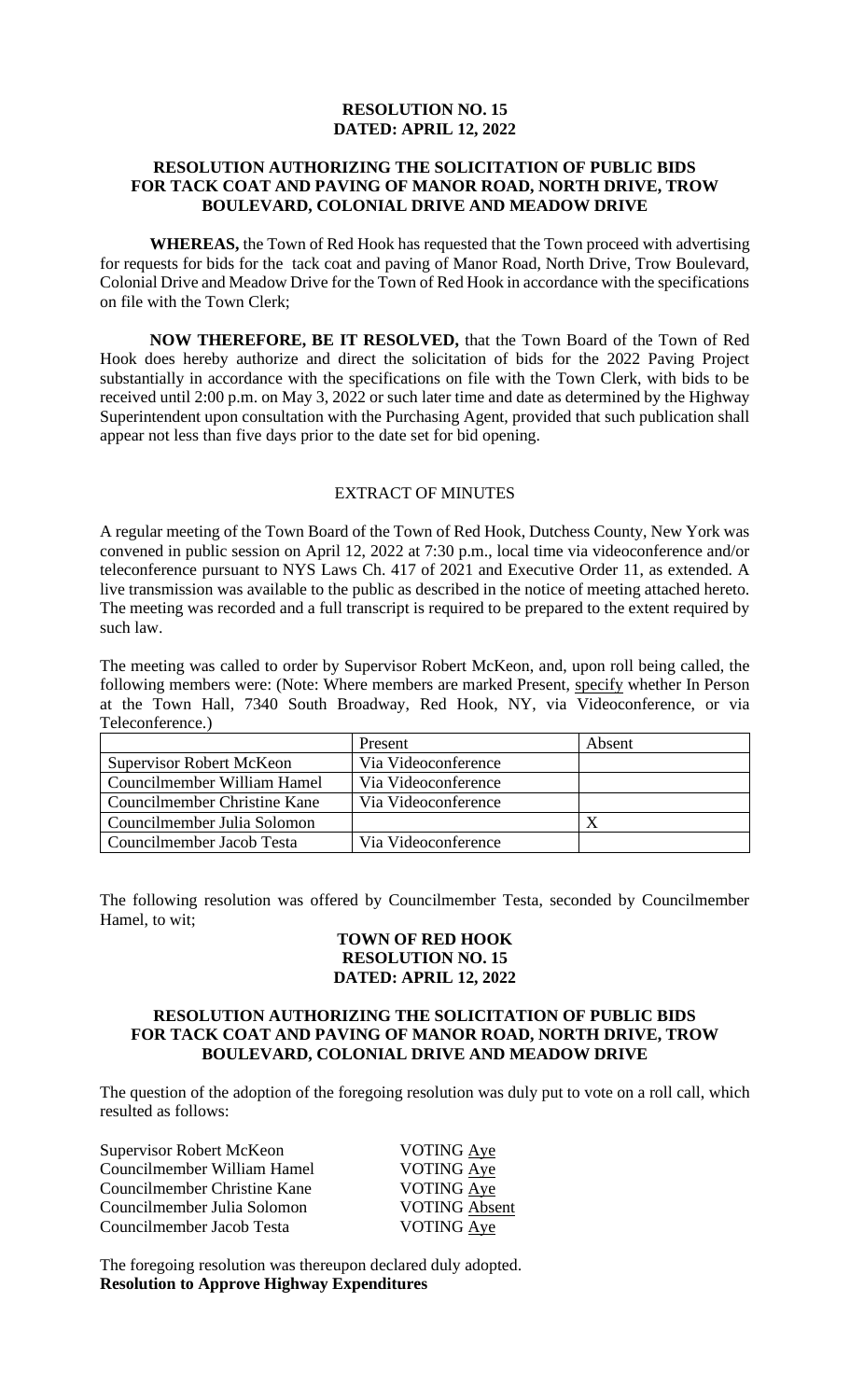Supervisor McKeon explained the resolution.

#### **TOWN OF RED HOOK RESOLUTION NO. 16 DATED APRIL 12, 2022**

#### **RESOLUTION TO APPROVE HIGHWAY EXPENDITURES**

**WHEREAS**, pursuant to the provisions of Section 284 of the Highway Law, moneys levied and collected in the Town for the repair and improvement of highways, and received from the State for State Aid for the repair and improvement of highways, shall be expended for repairs of certain town highways as provided herein; and

**WHEREAS**, attached hereto is a proposed form of 2022 Agreement for the expenditure of certain Highway moneys;

**NOW, THEREFORE BE IT RESOLVED** by the Town Board of the Town of Red Hook, as follows:

- 1. The Town Board hereby authorizes the Highway Superintendent to expend highway funds in an amount not to exceed \$48,000 to be set aside to be expended for materials for primary work and general repairs upon Town highways, as more specifically provided in the attached Agreement.
- 2. The Town Board hereby authorizes the Highway Superintendent to expend highway funds in an amount not to exceed \$250,700.00 for permanent improvement of the following Town Highway(s) as more specifically provided in the attached Agreement:
	- Manor Road starting at Aspinwall Road and leading to North Drive, on North Drive starting at Manor Road and leading to Trow Boulevard, on Trow Boulevard, starting at Casrriage Drive and leading to North Road, on Colonial Drive, starting at Manor Road and leading to Trow Boulevard, on Meadow Drive starting at Route 199 and leading to Trow Boulevard.
- 3. The Town Board hereby authorizes the Highway Superintendent to expend highway funds in an amount not to exceed \$43,000.00 for permanent improvement of the following Town Highway(s) as more specifically provided in the attached Agreement:
	- Hapeman Hill Road and leading to State Route 199.
- 4. The Town Board hereby authorizes the Highway Superintendent to expend highway funds in an amount not to exceed \$27,000.00 for permanent improvement of the following Town Highway(s) as more specifically provided in the attached Agreement:
	- Kelly Road and leading to State Route 9G and on Whalesback Road commencing at Kelly Road and leading to Old Whalesback Road and on Old Whalesback Road leading to State Route 9G.
- 5. This resolution shall take effect immediately.

#### **Agreement for the Expenditure of Highway Moneys**

AGREEMENT between the Town Superintendent of the Town of Red Hook, Dutchess County, New York, and the undersigned members of the Town Board.

Pursuant to the provisions of Section 284 of the Highway Law, we agree that moneys levied and collected in the Town for the repair and improvement of highways, and received from the State for State Aid for the repair and improvement of highways, shall be expended as follows:

- 1. GENERAL REPAIRS. The sum of **\$48,000.00** shall be set aside to be expended for primary work and general repairs upon 60 miles of town highways, including sluices, culverts and bridges having a span of less than five feet and boardwalks or renewals thereof.
- 2. PERMANENT IMPROVEMENTS. The following sums shall be set aside to be expended for the permanent improvement of Town highways:

(a) On the road commencing at **Manor Road,** starting at **Aspinwall Road** and leading to **North Drive**, on **North Drive** starting at Manor **Road** and leading to **Trow Blvd.**, on **Trow Blvd**, starting at **Carriage Drive** and leading to **North Road**, on **Colonial Drive**, starting at **Manor Road** and leading to **Trow Blvd**, on **Meadow Drive** starting at **Route 199** and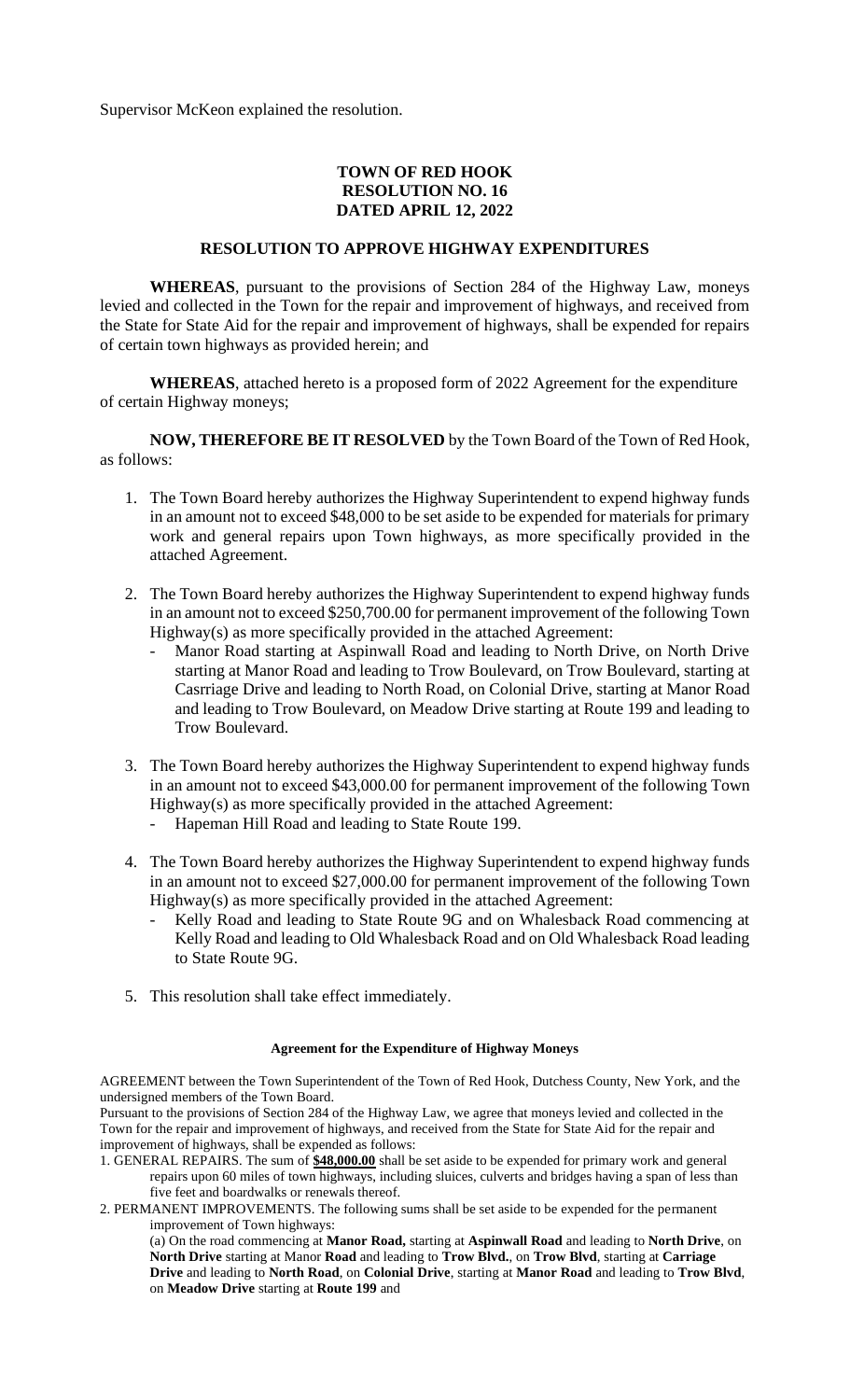| leading to Trow Blvd., a distance of 1.62 miles, there shall be expended not over the sum of \$250,700.00.<br>$Type - Asphalt overlay$<br>Width of traveled surface -20-22 feet<br>Thickness - 2.5 inches<br>Subbase- Asphalt                                                                                                                                                                                                  |            |                                                                           |  |
|--------------------------------------------------------------------------------------------------------------------------------------------------------------------------------------------------------------------------------------------------------------------------------------------------------------------------------------------------------------------------------------------------------------------------------|------------|---------------------------------------------------------------------------|--|
| (b) On the road commencing at Hapeman Hill Road and leading to State Route 199, a distance of 2.23<br>miles, there shall be expended not over the sum of \$43,000.00<br><b>Type -Oil and Stone Chip Seal</b><br>Width of traveled surface - 23 feet<br>Thickness -1/4 "<br>Subbase - asphalt                                                                                                                                   |            |                                                                           |  |
| (c) On the road commencing at Kelly Road and leading to State Route 9 G, and on Whalesback Raod<br>commencing at Kelly Road and leading to Old Whalesback Road, and on Old Whalesback Road<br>leading to State Route 9G, a distance of 1.46 miles, there shall be expended not over the sum of<br>\$27,000.00<br>Type - Oil and Stone Chip Seal<br>Width of traveled surface-22-25 feet<br>Thickness -1/4"<br>Subbase -asphalt |            |                                                                           |  |
|                                                                                                                                                                                                                                                                                                                                                                                                                                |            |                                                                           |  |
| Supervisor                                                                                                                                                                                                                                                                                                                                                                                                                     |            | <u> 1989 - Johann Barbara, martxa al III-lea (h. 1989).</u><br>Councilman |  |
| Councilman                                                                                                                                                                                                                                                                                                                                                                                                                     | Councilman |                                                                           |  |
| Councilman                                                                                                                                                                                                                                                                                                                                                                                                                     | Councilman |                                                                           |  |
| County Superintendent of Highways                                                                                                                                                                                                                                                                                                                                                                                              |            | Town Superintendent of Highways                                           |  |

Note: This agreement should be signed in duplicate by a majority of the members of the Town Board and by the Town Superintendent. Both copies must be approved by the County Superintendent. One copy must be filed in the Town Clerk's office and one in the County Superintendent's office. COPIES DO NOT HAVE TO BE FILED IN ALBANY.

### EXTRACT OF MINUTES

A regular meeting of the Town Board of the Town of Red Hook, Dutchess County, New York was convened in public session on April 12, 2022 at 7:30 p.m., local time via videoconference and/or teleconference pursuant to NYS Laws Ch. 417 of 2021 and Executive Order 11, as extended. A live transmission was available to the public as described in the notice of meeting attached hereto. The meeting was recorded and a full transcript is required to be prepared to the extent required by such law.

The meeting was called to order by Supervisor Robert McKeon, and, upon roll being called, the following members were: (Note: Where members are marked Present, specify whether In Person at the Town Hall, 7340 South Broadway, Red Hook, NY, via Videoconference, or via Teleconference.)

|                                 | Present             | Absent |
|---------------------------------|---------------------|--------|
| <b>Supervisor Robert McKeon</b> | Via Videoconference |        |
| Councilmember William Hamel     | Via Videoconference |        |
| Councilmember Christine Kane    | Via Videoconference |        |
| Councilmember Julia Solomon     |                     |        |
| Councilmember Jacob Testa       | Via Videoconference |        |

The following resolution was offered by Supervisor McKeon, seconded by Councilmember Kane, to wit;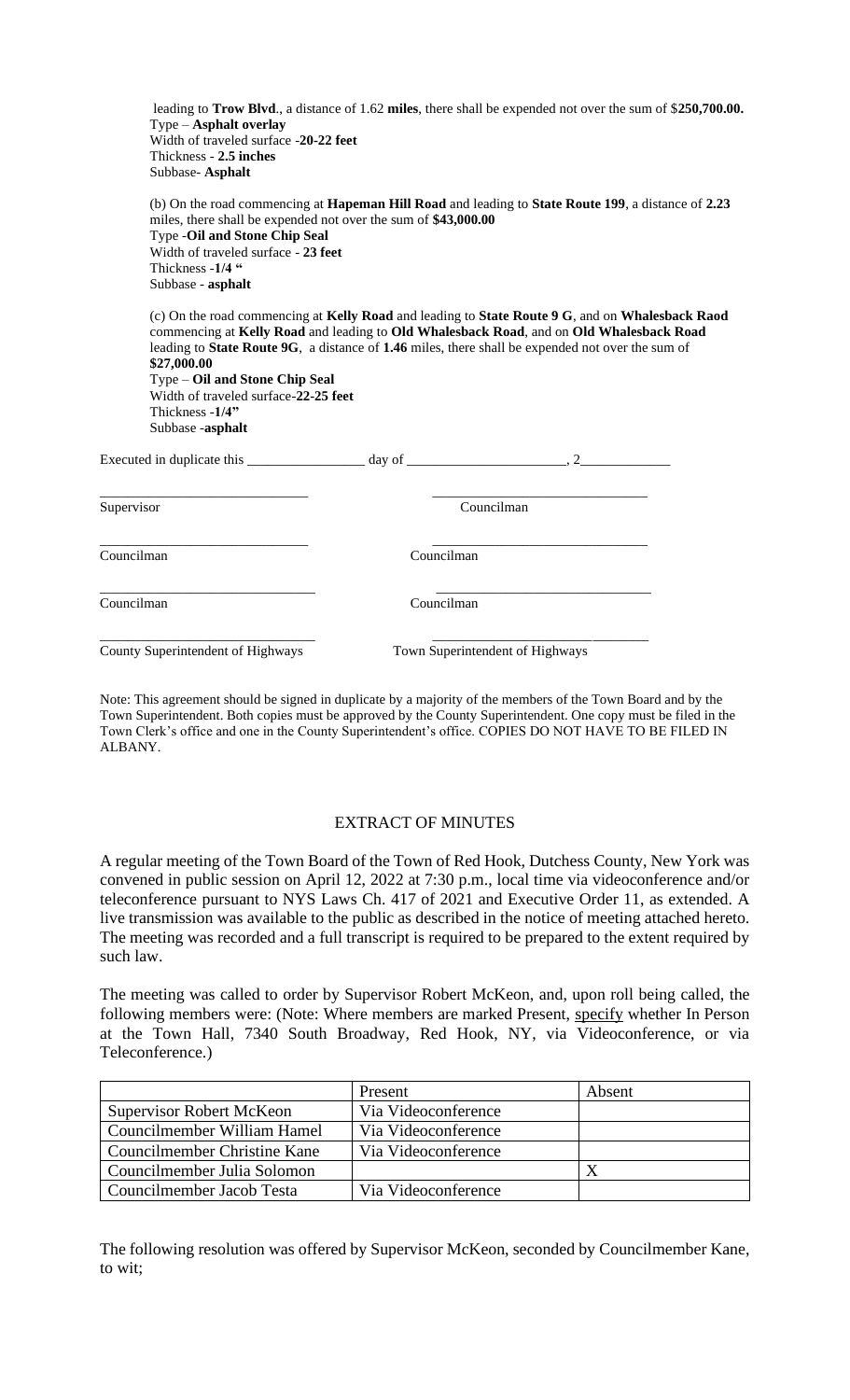### **TOWN OF RED HOOK RESOLUTION NO. 16 DATED APRIL 12, 2022**

#### **RESOLUTION TO APPROVE HIGHWAY EXPENDITURES**

The question of the adoption of the foregoing resolution was duly put to vote on a roll call, which resulted as follows:

Supervisor Robert McKeon VOTING Aye Councilmember William Hamel VOTING Aye Councilmember Christine Kane VOTING Aye Councilmember Julia Solomon VOTING Absent Councilmember Jacob Testa VOTING Aye

The foregoing resolution was thereupon declared duly adopted.

**Resolution to Establish a Date for a Public Hearing Reg. CDBG Grant Opportunities**  Supervisor McKeon explained the resolution and reviewed the applications:

The Economic Development Committee proposed a grant application to improve farm labor housing in the amount of \$1.45 million.

Red Hook Responds updated their grant application for food security for the amount 95,000 to go towards salary for a part time employee and also a food cooler trailer.

The Town Board have proposed a grant application to acquire additional funds to go towards St. Margaret's in the amount of over \$1 million.

Councilmember Kane asked for confirmation that the Town must use any funds withing 12 months. Supervisor McKeon confirmed this and added this is a reimbursement fund grant.

Councilmember Kane asked for clarification as to how any funds will be distributed and added the Town would need to make the distribution process clear to participants and perhaps prioritize the projects.

Councilmember Hamel asked how many farms were included within this grant application. Ken Migliorelli, member of the EDC and Farm Owner, responded he personally spoke with all the farms he knew. Also, the list of all the Red Hook Farms that was provided to him was not updated fully. He added he believed the grant should be distributed to bone-fide farms.

Councilmember Kane clarified this grant is only eligible for upgrades or renovations on farm labor housing and not to new farm labor housing.

Ken Migliorelli added to put the funding up first to then be reimbursed by the grant might not be finically feasible and asked if it was possible to utilize the Community Preservation Fund to help.

The Town Board Members discussed separating the topics into two Public Hearings to be held on April 25th, 2022 and April 27, 2022.

Councilmember Testa asked about administration of the grant. Supervisor McKeon responded that could be added as item 4 as grant manager funding application in the amount of \$50,000.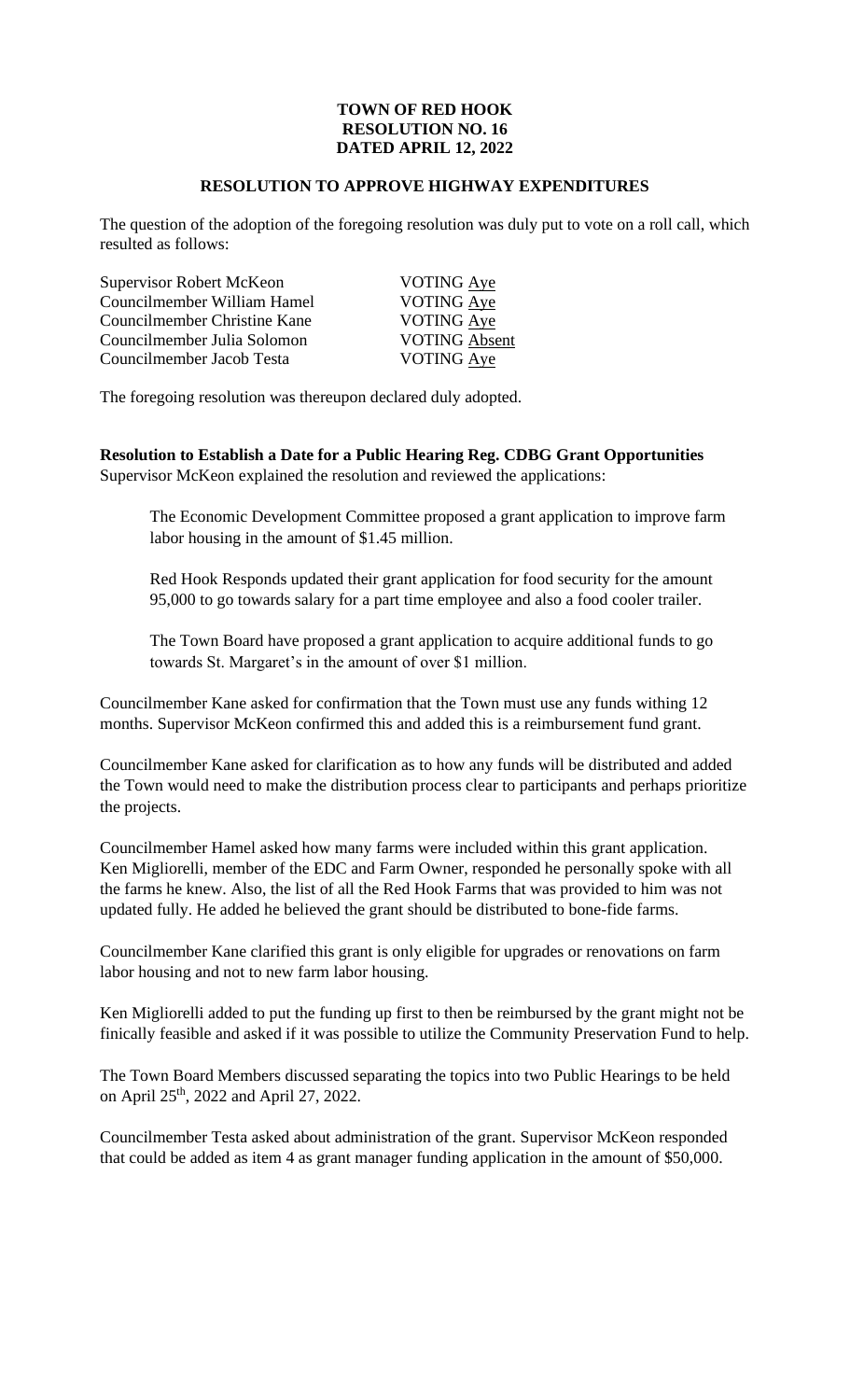**Resolution to Set the Public Hearings**

### **TOWN OF RED HOOK RESOLUTION NO. 17 DATED APRIL 12, 2022**

#### **RESOLUTION SETTING THE DATE FOR PUBLIC HEARINGS FOR THE COMMUNITY DEVELOPMENT BLOCK GRANT NY CDBG-CV FUND**

**WHEREAS,** the Town is considering applying for a Community Development Block Grant application for the NY CDBG-CV Fund in the amount of \$2,000,000 and the following potential projects to (i) improve farm labor housing conditions; (ii) undertake accessibility, water, utility, and other rehabilitation work at the Town owned St Margaret's cultural center; and (iii) provide administrative support staff for a local food security network and acquisition of a mobile cooling unit (iv) engage a Project manager to administer the grant program;

**NOW THEREFORE BE IT RESOLVED, by the Town Board of the Town of Red Hook as follows:**

- 1. That the Town Board of the Town of Red Hook does hereby set April 25 and April 27, 2022 at 7:35 p.m., as and for the dates and times of Public Hearings to be held by the Town Board of the Town of Red Hook to hear all interested parties with regard to the Community Development Block Grant NY CDBG-CV Fund;
- 2. That the Town Clerk is hereby authorized and directed to publish notice of said public hearings in The Poughkeepsie Journal, the official newspaper of the Town, on or before April 18, 2022, which is not less than seven days prior to the date of said public hearings.

#### EXTRACT OF MINUTES

A regular meeting of the Town Board of the Town of Red Hook, Dutchess County, New York was convened in public session on April 12, 2022 at 7:30 p.m., local time via videoconference and/or teleconference pursuant to NYS Laws Ch. 417 of 2021 and Executive Order 11, as amended. A live transmission was available to the public as described in the notice of meeting attached hereto. The meeting was recorded and a full transcript is required to be prepared to the extent required by such law.

The meeting was called to order by Supervisor Robert McKeon, and, upon roll being called, the following members were: (Note: Where members are marked Present, specify whether In Person at the Town Hall, 7340 South Broadway, Red Hook, NY, via Videoconference, or via Teleconference.)

|                                     | Present             | Absent |
|-------------------------------------|---------------------|--------|
| <b>Supervisor Robert McKeon</b>     | Via Videoconference |        |
| Councilmember William Hamel         | Via Videoconference |        |
| <b>Councilmember Christine Kane</b> | Via Videoconference |        |
| Councilmember Julia Solomon         |                     |        |
| Councilmember Jacob Testa           | Via Videoconference |        |

The following resolution was offered by Supervisor McKeon seconded by Councilmember Kane, to wit;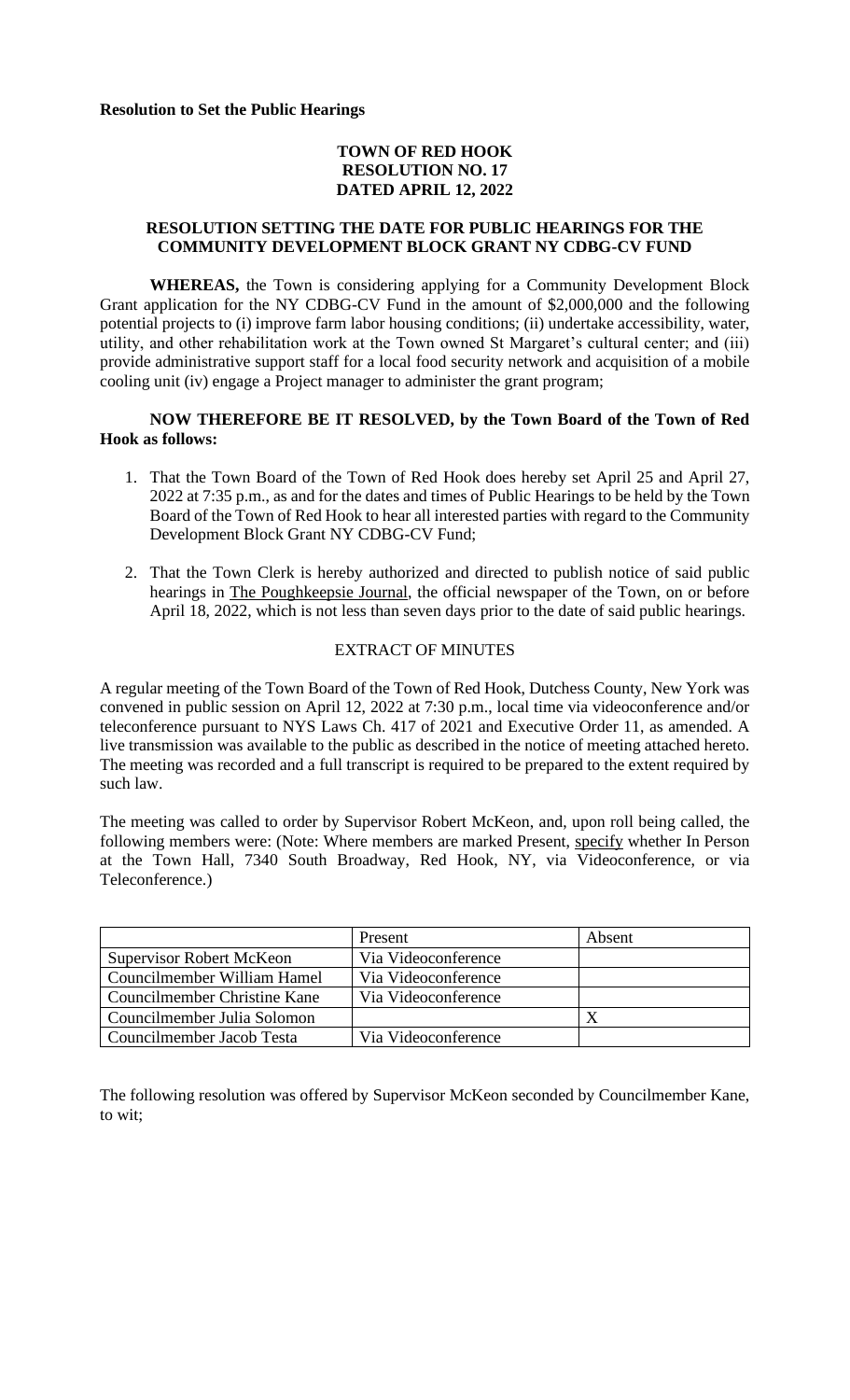### **TOWN OF RED HOOK RESOLUTION NO. 17 DATED APRIL 12, 2022**

#### **RESOLUTION SETTING THE DATE FOR PUBLIC HEARINGS FOR THE COMMUNITY DEVELOPMENT BLOCK GRANT NY CDBG-CV FUND**

The question of the adoption of the foregoing resolution was duly put to vote on a roll call, which resulted as follows:

| Supervisor Robert McKeon     |
|------------------------------|
| Councilmember William Hamel  |
| Councilmember Christine Kane |
| Councilmember Julia Solomon  |
| Councilmember Jacob Testa    |

VOTING Aye VOTING Aye VOTING Aye VOTING Absent VOTING Aye

The foregoing resolution was thereupon declared duly adopted.

**Resolution to Award Contract for Well Pump and Motor**  Councilmember Hamel explained the resolution.

#### **TOWN OF RED HOOK RESOLUTION NO. 18 DATED APRIL 12, 2022**

#### **AUTHORIZING AWARD OF A CONTRACT FOR WELL NO. 2 PUMP AND MOTOR REPLACEMENT PROJECT**

**WHEREAS**, the Town of Red hook has a need for upgrades to Well No. 2 at Water District No. 1 in the Town of Red Hook; and

**WHEREAS**, the Water Department has requested proposals to solicit qualified contractors for said project (the "Project"); and

**WHEREAS**, after review of the responses, the Water Department has recommended that Weston & Sampson CMR, Inc.  $d/b/a$  SB Church be engaged to complete the Project;

**NOW THEREFORE BE IT FURTHER RESOLVED**, by the Town Board of the Town of Red Hook, as follows:

- 1. The Town of Red Hook hereby awards the Project contract to Weston & Sampson CMR, Inc. d/b/a SB Church for Well No. 2 pump and motor replacement at Water District No. 1, for the lump sum price of \$14,710.00 as set forth in the proposal on file with the Water Board.
- 2. Supervisor Robert McKeon, or in his absence the Deputy Supervisor, is hereby authorized and directed to execute a Contract for Public Work with Weston & Sampson CMR, Inc. d/b/a SB Church in substantially the form on file with the Purchasing Agent with such changes as shall not materially affect the substance thereof and which shall be consistent with the terms of this resolution.
- 3. This resolution shall take effect immediately.

#### EXTRACT OF MINUTES

A regular meeting of the Town Board of the Town of Red Hook, Dutchess County, New York was convened in public session on April 12, 2022 at 7:30 p.m., local time via videoconference and/or teleconference pursuant to NYS Laws Ch. 417 of 2021 and Executive Order 11, as amended. A live transmission was available to the public as described in the notice of meeting attached hereto.